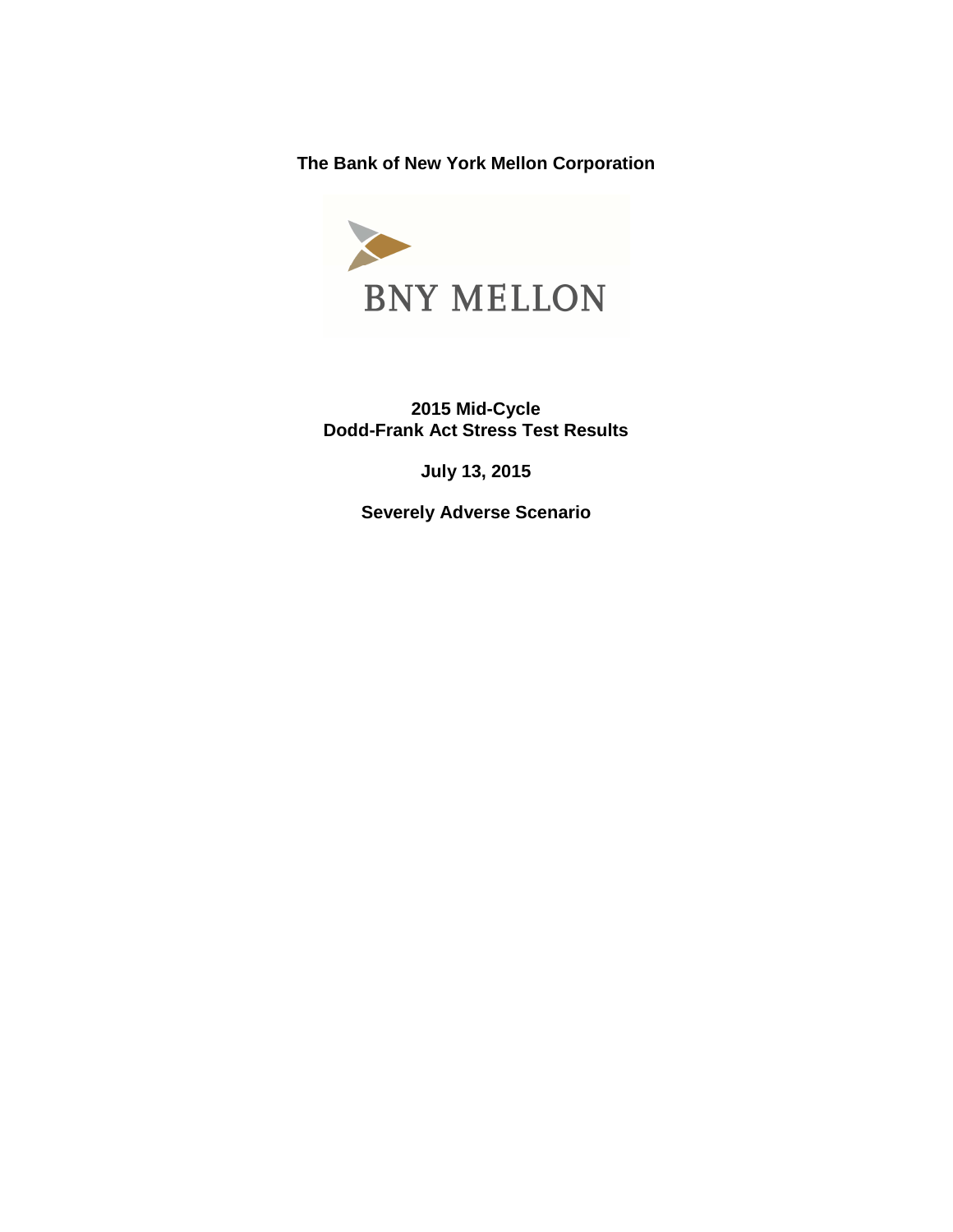## **Introduction**

Throughout this document The Bank of New York Mellon Corporation on a consolidated basis is referred to as BNY Mellon, the Firm, we, our and us. BNY Mellon operates in 35 countries and serves more than 100 markets worldwide. The Firm is designed to lead the banking industry in providing services that enable institutions and individuals to manage and administer their financial assets. BNY Mellon strives to be the global provider of choice for:

- • Asset management
- • Wealth management
- Investment services

BNY Mellon's global client base consists of corporations, high-net-worth individuals and families, public funds and government agencies, foundations and endowments; global financial institutions including banks, broker-dealers, asset managers, insurance companies and central banks; financial intermediaries and independent registered investment advisors; and hedge fund managers. BNY Mellon is not focused on lending as a primary business and does not have a dedicated retail bank.

BNY Mellon is unique in its singular focus on the investment process - managing and servicing global financial assets. The Firm understands its role as a systemically important financial market intermediary and is committed to ensuring that it maintains adequate capital resources to absorb losses without disrupting its ability to conduct business. BNY Mellon's key business model differentiators include the following:

- BNY Mellon serves as a single point of contact for clients that create, trade, hold, manage, service, distribute or restructure investments.
- BNY Mellon has diverse streams of income, with a strategic focus on its Investment Management and Investment Servicing businesses.
- The Firm's income statement is driven by non-interest income (over 80%), which provides an annuity-like revenue stream which tends to be more stable in periods of stress.
- BNY Mellon offers a range of services that are "sticky." In many cases, the Firm believes that clients would not be able to change service providers without a considerable investment of time, money, or other resources. This stable feature enhances the Firm's business model and revenue streams.
- The Firm does not provide traditional banking services to retail clients other than highnet-worth individuals within the Wealth Management business; it does not lend to consumers in scale nor operate consumer banking branches.
- BNY Mellon's clients are primarily large corporations and financial institutions, to which credit is typically extended on a secured basis and as a means to attract fee-based business, rather than as a stand-alone activity. This results in lower levels of nonperforming assets than is typical for the industry.

BNY Mellon's businesses benefit from the global growth in financial assets, the globalization of the investment process, changes in demographics and the continued evolution of the regulatory landscape. Our strategy is designed to create economic value by differentiating our services to create competitive advantages that will deliver value to our clients and shareholders within prudent, responsible, and pragmatic risk parameters. BNY Mellon's business model focuses on maintaining financial stability throughout market cycles, and accordingly, strives to maintain a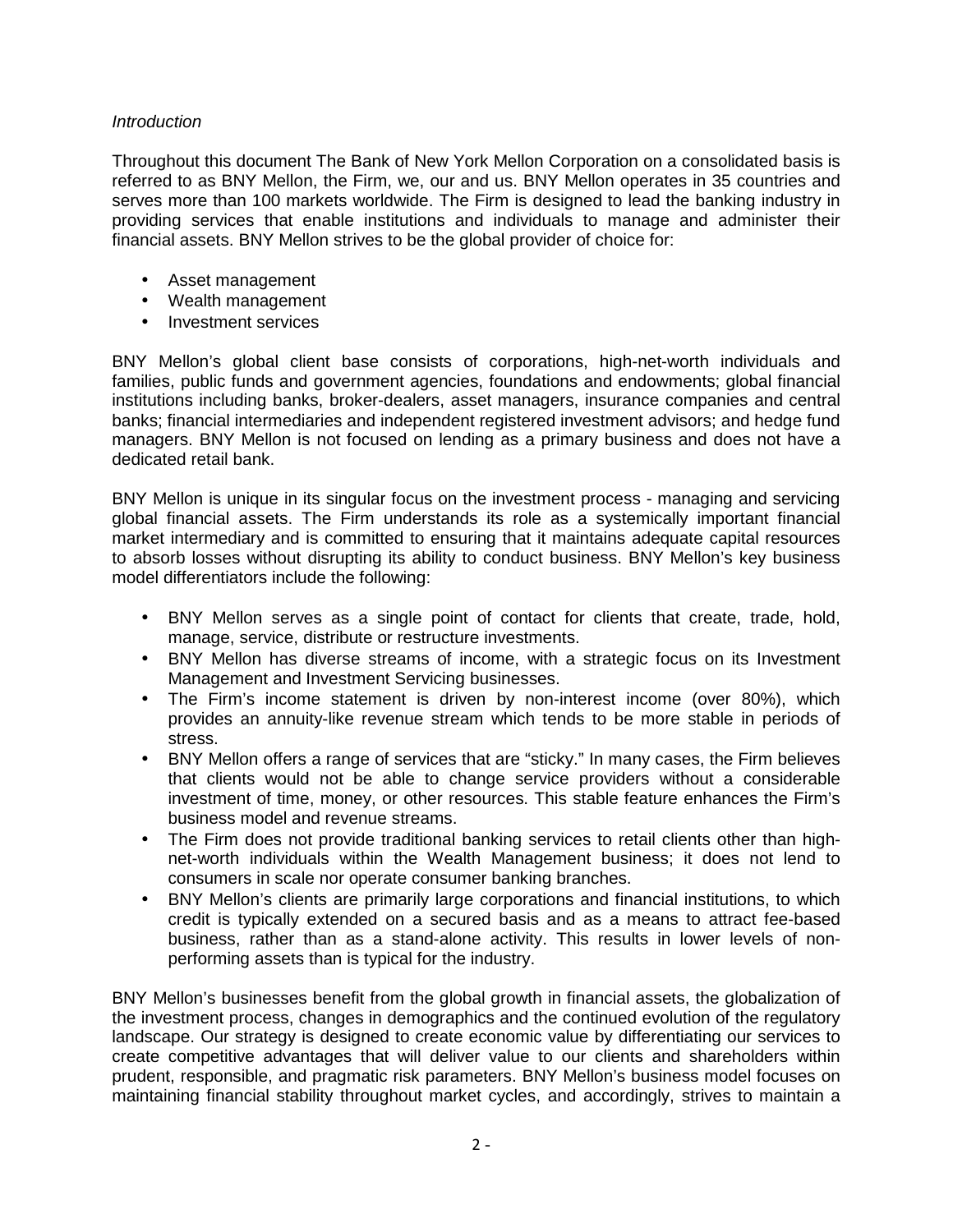strong balance sheet. Consequently, the Firm assumes less risk than most other financial service companies of its size, with one of its primary risks being operational.

Additional financial and other information about BNY Mellon and its principal business activities can be found in its 2014 Annual Report on Form 10-K and subsequent Quarterly Reports on Form 10-Q and other filings, referred to as SEC filings, with the Securities and Exchange Commission, which we make available on the Investor Relations section of our corporate website at [https://www.bnymellon.com](http:https://www.bnymellon.com).

BNY Mellon is required to conduct company-run stress tests semi-annually (an "annual stress test" and a "mid-cycle stress test") and to disclose the results under the Severely Adverse Scenario pursuant to the requirements of 12 CFR Part 252 (the "Regulation"). Whereas the annual stress test is conducted as part of the Federal Reserve's Comprehensive Capital Analysis and Review ("CCAR") process, the mid-cycle stress test is conducted two quarters later, or between each annual CCAR exercise, utilizing a different as-of date. The mid-cycle stress test utilizes three hypothetical economic scenarios that are developed and run independently by each individual bank holding company ("BHC") as opposed to the annual stress test that utilizes three scenarios provided by the Federal Reserve in addition to at least one internally-developed stress scenario. The Federal Reserve evaluates each BHC's mid-cycle stress test in its ongoing assessment of the BHC; however, the mid-cycle stress test is not conducted under the Federal Reserve's Capital Plan Rule nor is it part of the CCAR process.

Accordingly, we have developed the following disclosure, which contains the information required by the Regulation to be disclosed publicly. The information contained in this disclosure has been prepared in accordance with the Regulation. Any differences in the presentation of information concerning BNY Mellon contained herein relative to how the Firm presents such information for other purposes are solely due to our efforts to comply with the Regulation. The information presented herein does not, in any way, reflect changes to our organizational structure, business plans or practices, or strategy.

The projections contained in this document are based on BNY Mellon's internally-developed Severely Adverse Scenario. The results of its mid-cycle stress test under this scenario represent estimates of potential outcomes based on hypothetical economic conditions. BNY Mellon's midcycle stress test seeks to incorporate loss events tailored to its unique risk profile. BNY Mellon developed an idiosyncratic Severely Adverse Scenario that is premised on counterparty credit risk to capture the unique risks inherent in our core activities. The Firm relies on various models to forecast performance under stressed conditions. These models cover loss estimates, revenue projections, scenario infrastructure, and risk-weighted asset calculations. The projections contained within this disclosure represent hypothetical estimates that involve an economic outcome that is more adverse than expected, and accordingly these projections are not forecasts.

As required by the Regulation, the Severely Adverse Scenario described in this document includes certain capital action assumptions ("Dodd-Frank Capital Actions") when computing pro forma capital ratios across the nine quarter planning horizon. These Dodd-Frank Capital Actions include actual capital actions for the second quarter of 2015 and, for the second through ninth quarters of the planning horizon, common stock dividends equal to the quarterly average dollar amount of common stock dividends that BNY Mellon paid in the previous four quarters, payments on all other instruments eligible for inclusion in the numerator of a regulatory capital ratio equal to the stated dividend, interest, or principal due on such instrument during the quarter, and no redemption or repurchase of any capital instrument that is eligible for inclusion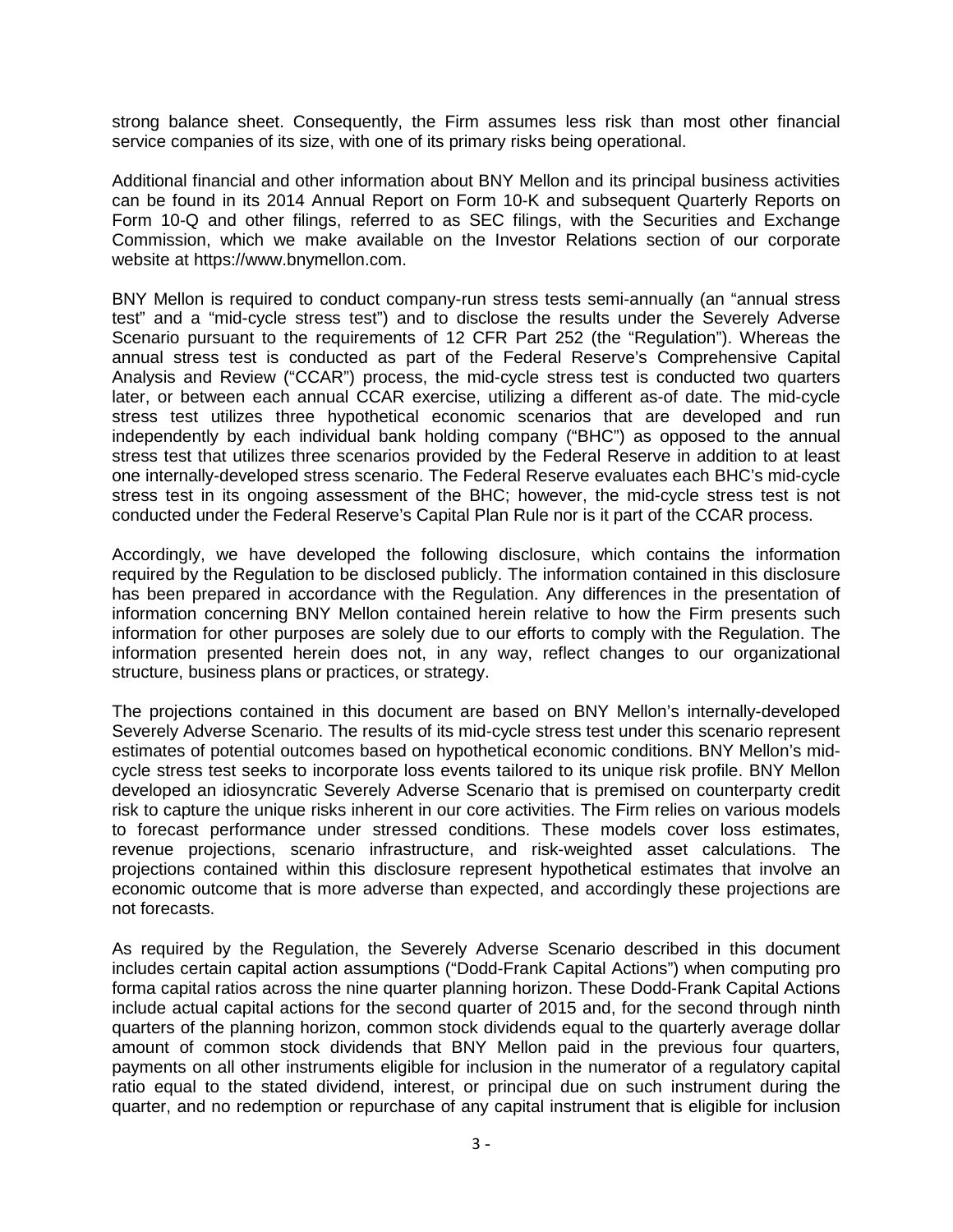in the numerator of a regulatory capital ratio, except for redemptions related to expensed employee compensation. Dodd-Frank Capital Actions include an assumption of no new issuances of capital instruments over the second through ninth quarters of the planning horizon, except for issuances related to expensed employee compensation. In practice, if a severely adverse economic scenario were to in fact occur, it is highly likely that BNY Mellon would respond with certain capital conservation actions consistent with internal policy, and could change planned distributions. The stress test results summarized in this report should not be interpreted as expected or likely outcomes, but rather as a possible result under hypothetical, highly adverse economic conditions.

A description of the types of risks included in the mid-cycle stress test, a general description of methodologies applied and a summary of our mid-cycle stress test results under the Severely Adverse Scenario follows.

## Description of types of risks included in the mid-cycle stress test

When conducting the mid-cycle stress test under the Severely Adverse Scenario (which, as noted above, incorporates Dodd-Frank Capital Actions), BNY Mellon evaluated and incorporated the principal risks that have been determined to influence it. These risks include operational/business risk, market risk, credit risk, and liquidity risk. The following table presents the primary types of risk typically embedded in on- and off-balance-sheet instruments.

| <b>Balance Sheet Instruments</b>            | <b>Types of Risk</b>         |
|---------------------------------------------|------------------------------|
| <b>Assets:</b>                              |                              |
| Interest-bearing deposits with banks        | Credit                       |
| Federal funds sold and securities purchased | Market, Credit               |
| under resale agreements                     |                              |
| <b>Securities</b>                           | Market, Credit               |
| Trading assets                              | Market, Credit               |
| Loans                                       | Credit                       |
| Goodwill                                    | Operational/Business, Market |
| Intangible assets                           | Operational/Business, Market |
| <b>Liabilities:</b>                         |                              |
| <b>Deposits</b>                             | Liquidity                    |
| Federal funds purchased and securities sold | Liquidity                    |
|                                             |                              |
| under repurchase agreements                 |                              |
| <b>Trading liabilities</b>                  | Market, Liquidity            |
| Payables to customers and broker-dealers    | Liquidity                    |
| Commercial paper                            | Liquidity                    |
| <b>Off-balance sheet instruments:</b>       |                              |
| Lending commitments                         | Credit, Liquidity            |
| Standby letter of credit                    | Credit, Liquidity            |
| Commercial letters of credit                | Credit, Liquidity            |

**Table 1: Risks of BNY Mellon's On- and Off-balance Sheet Instruments** 

Operational/Business Risk. Operational risk is the risk of loss resulting from inadequate or failed internal processes, human factors and systems, or breaches of technology and information systems, or from external events. Operational risk also includes fiduciary risk, reputational risk,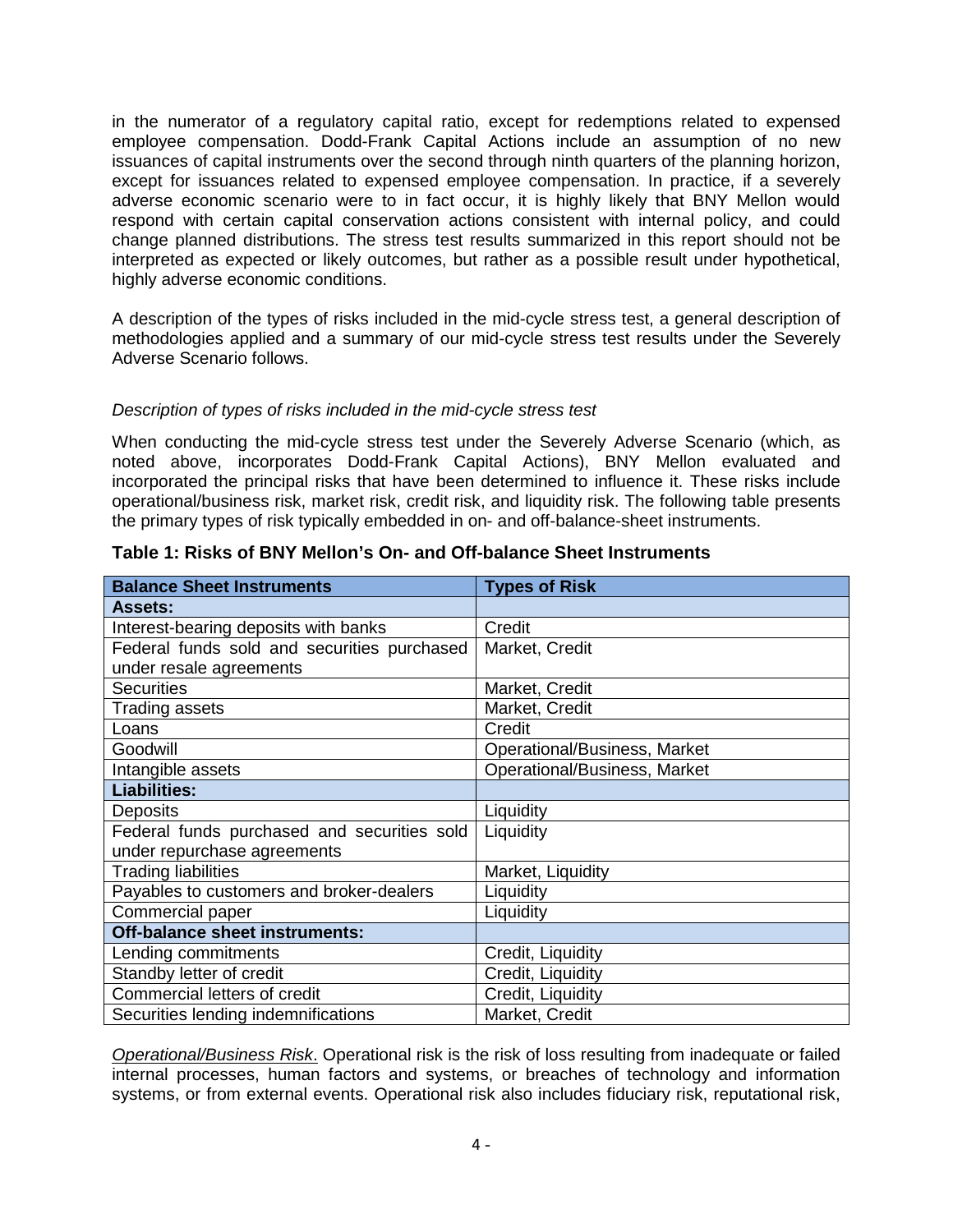and the risk of potential legal or regulatory actions that could arise as a result of noncompliance with applicable laws and/or regulatory requirements.

Market Risk. Market risk is the risk of loss due to adverse changes in the financial markets. BNY Mellon's market risks are primarily interest rate, foreign exchange risk, and equity risk. Market risk particularly impacts our exposures that are marked-to-market such as the securities portfolio, trading book, and equity investments.

Credit Risk. Credit Risk is the possible loss we would suffer if any of our borrowers or other counterparties were to default on their obligations to us. Credit risk is resident in the majority of our assets, but is primarily concentrated in the loan and securities books, as well as in offbalance sheet exposures such as lending commitments, letters of credit, and securities lending indemnifications.

Liquidity Risk. Liquidity risk is the risk that BNY Mellon cannot meet its cash and collateral obligations at a reasonable cost for both expected and unexpected cash flows without adversely affecting daily operations or financial conditions. Liquidity risk can arise from cash flow mismatches, market constraints from inability to convert assets to cash, inability to raise cash in the markets, deposit run-off, or contingent liquidity events. Thus, liquidity risk is inherent in the majority of our balance sheet exposures.

BNY Mellon's mid-cycle stress test under the Severely Adverse Scenario contained wideranging impacts across multiple risk areas, including the principal risk types identified above. To incorporate these risks into our mid-cycle stress test, BNY Mellon identified and stressed key risk drivers and assumptions to estimate how losses might be incurred and how an event in one risk may migrate into other areas. The following section discusses BNY Mellon's methodology for translating the Severely Adverse Scenario's variables into various financial impacts including expected losses, net income, on- or off-balance sheet exposure, liquidity, leverage, and capital positions. Please refer to BNY Mellon's Annual Report on Form 10-K for the year ended December 31, 2014 for a broader description of the BNY Mellon's capital planning and risk management process.

## General description of methodologies

BNY Mellon has forecasted projected losses, pre-provision net revenue, provision for loan and lease losses and other items affecting capital using a series of models and estimation techniques that translate the economic and financial variables in the Severely Adverse Scenario to the projections detailed below.

Occasionally it is necessary to supplement modeled projections with expert judgment where historical data may be inadequate to project loss and revenue estimates or historical relationships may not hold up under forward-looking hypothetical scenarios. In these cases, BNY Mellon ensures consistency of projections with the conditions of the stress test through a cross-functional governance structure and control environment that incorporates multiple levels of review, challenge, and approval.

Provision for loan losses. BNY Mellon has developed a series of models to estimate losses on various types of loans. Loss projection methods are product-specific and link economic variables to credit performance based on historical and expected relationships. The table below identifies major loan types and key assumptions used to derive loss estimates.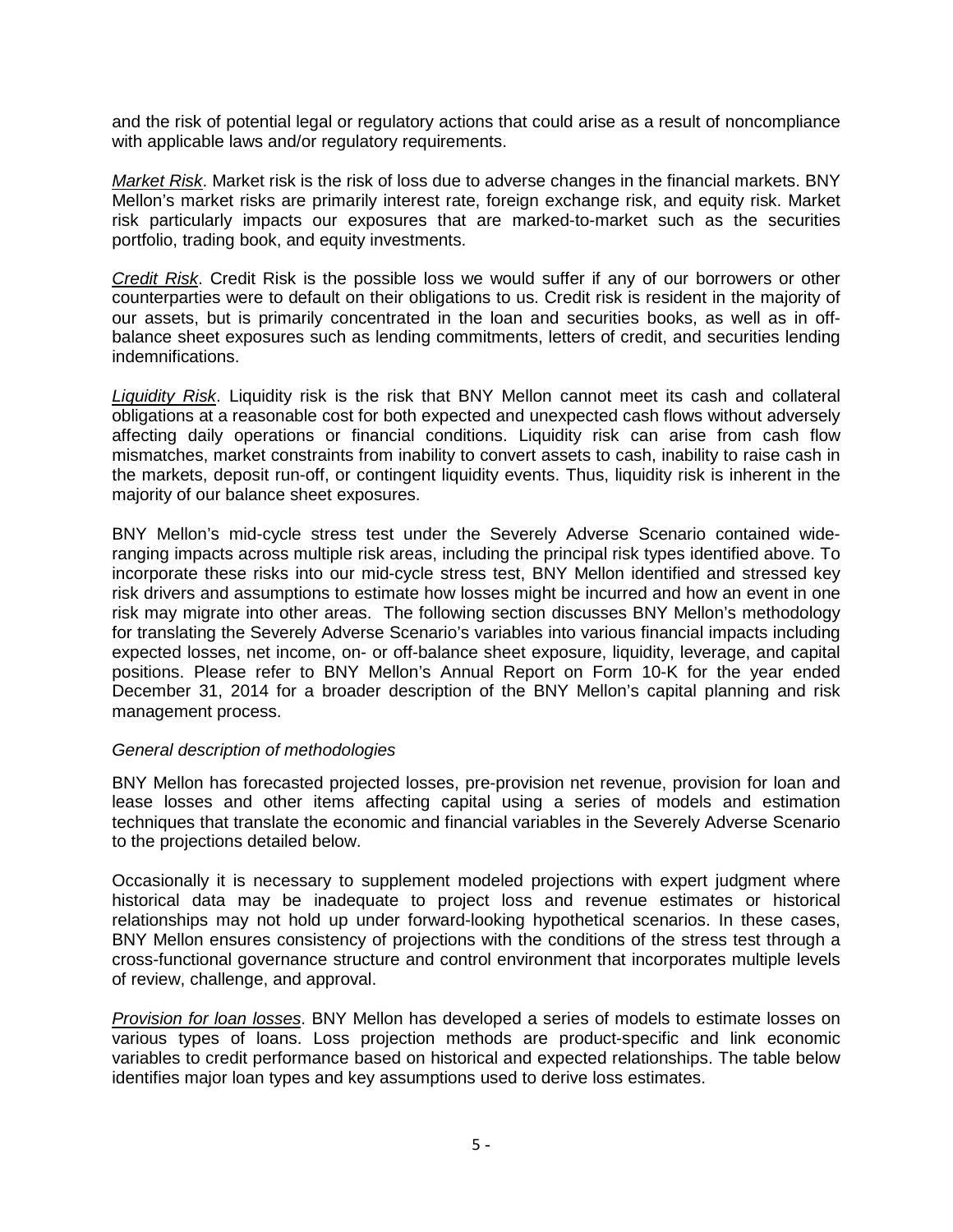| <b>Loan Type</b>                                                                 | <b>Description of Methodology</b>                                                                                                                                                                                                                                                                                                                                                     | <b>Key Assumptions</b>                                                                                                              |
|----------------------------------------------------------------------------------|---------------------------------------------------------------------------------------------------------------------------------------------------------------------------------------------------------------------------------------------------------------------------------------------------------------------------------------------------------------------------------------|-------------------------------------------------------------------------------------------------------------------------------------|
| <b>First-lien, Closed End</b><br><b>Domestic Residential</b><br><b>Mortgages</b> | • Statistical model estimated using loan-level data<br>on mortgage characteristics and performance<br>supplemented by macroeconomic indicators and<br>house price data                                                                                                                                                                                                                | • Macroeconomic factors such as:<br>- Housing Price Index ("HPI")<br>- Unemployment rate<br>- Mortgage rates                        |
| <b>Home Equity Lines of</b><br>Credit ("HELOCs")                                 | • Loss given default ("LGD") approach based on<br>historical relationships between macroeconomic<br>factors and non-accrual loan balance data                                                                                                                                                                                                                                         | • Macroeconomic factors such as:<br>- HPI<br>- Unemployment rate                                                                    |
| <b>Domestic Commercial</b><br><b>Real Estate Loans</b>                           | • Individually assigning counterparties stressed<br>ratings by adjusting the inputs to BNY Mellon's<br>commercial real estate ("CRE") probability of<br>default ("PD") scorecard, which produces a<br>stressed PD for each quarter. For each impaired<br>exposure, a downturn LGD percentage is applied<br>to the exposure at default ("EAD") to generate an<br>immediate credit loss | • Macroeconomic factors such as:<br>- Unemployment rate<br>- BBB corporate yield<br>- Commercial real estate prices<br>- Prime rate |
| <b>Corporate Wholesale and</b><br>Other*                                         | • Expected loss model relying on stressed transition<br>matrix, PD, LGD, and usage given default ("UGD").<br>The stressed transition matrix was linked to<br>macroeconomic factors through statistical<br>models. For each impaired exposure, a downturn<br>LGD percentage is applied to the EAD to generate<br>an immediate credit loss                                              | • Macroeconomic factors such as:<br>- Unemployment<br>- Capacity utilization<br>- 10-year Treasury yield<br>- 2-year Treasury yield |

# **Table 2: Credit Portfolio Loss Methodologies and Assumptions**

*\*C&I, loans to depositories and other financial institutions, loans for purchasing or carrying securities, overdrafts, and leases* 

# [Remainder of page left blank intentionally]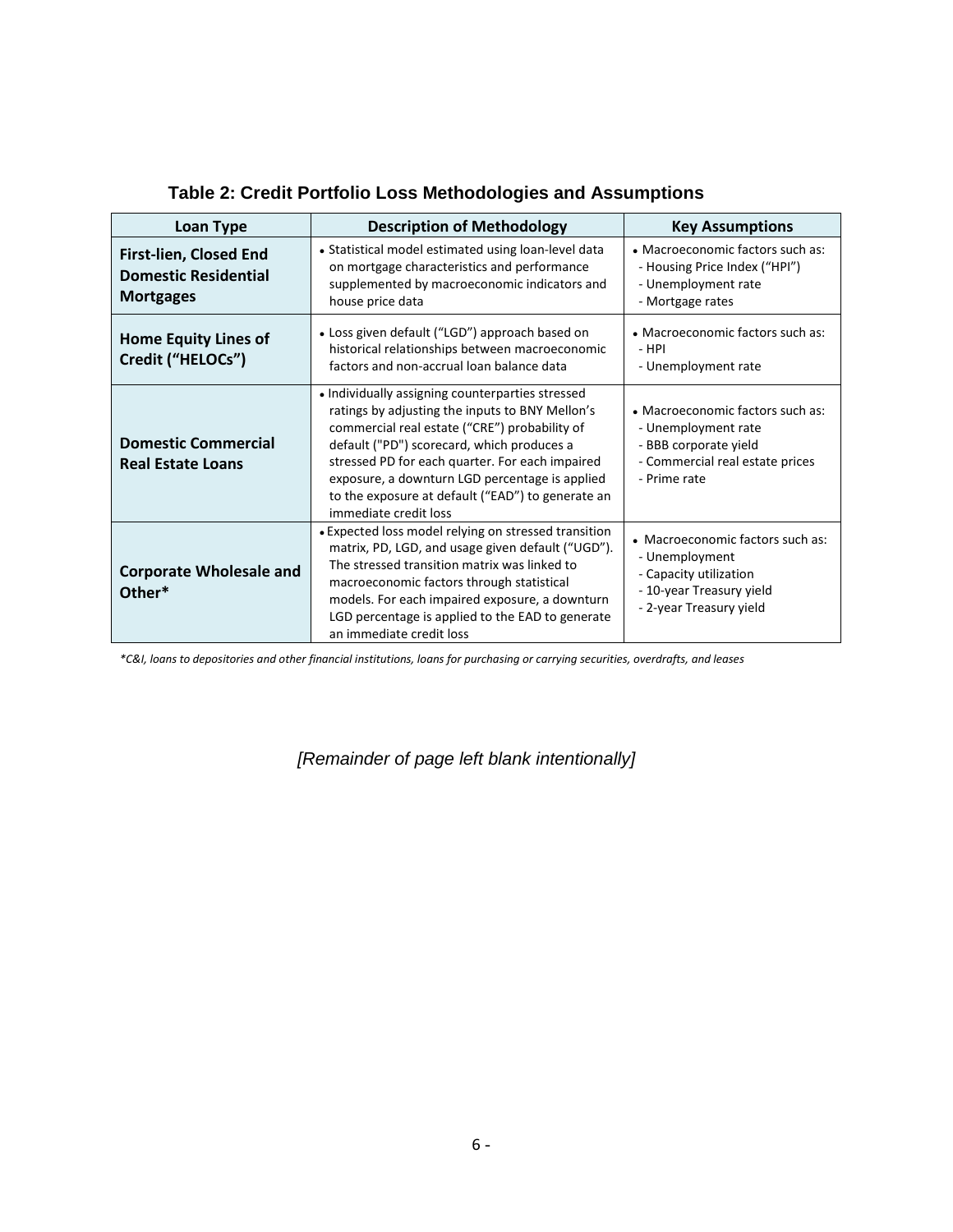Realized gains/losses on securities. BNY Mellon uses instrument-specific methodologies to forecast other-than-temporary impairment ("OTTI") on its securities investment portfolio. These securities are divided into two separate and distinct classes: securities we intend to hold to maturity are classified as held to maturity ("HTM"), and all other securities are classified as available-for-sale ("AFS"). Loss estimates are recognized in accordance with BNY Mellon's established accounting policy. The table below identifies major security types and key assumptions used to derive loss estimates.

| <b>Security Type</b>                                                                               | <b>Description of Methodology</b>                                                                                                                                                                                                                                                                                     | <b>Key Assumptions</b>                                                                                                                                                    |
|----------------------------------------------------------------------------------------------------|-----------------------------------------------------------------------------------------------------------------------------------------------------------------------------------------------------------------------------------------------------------------------------------------------------------------------|---------------------------------------------------------------------------------------------------------------------------------------------------------------------------|
| <b>Domestic Non-</b><br><b>Agency Residential</b><br>Mortgage-Backed<br><b>Securities ("RMBS")</b> | • Statistical model estimated using loan-level data on<br>mortgage characteristics and performance<br>supplemented by macroeconomic indicators and<br>house price data                                                                                                                                                | • Collateral type and characteristics<br>• Macroeconomic factors such as:<br>$-HPI$<br>- Unemployment rate<br>- Mortgage rates                                            |
| <b>Foreign RMBS</b>                                                                                | • Combines macro-economic variables, historical pool<br>performance, and the pool level characteristics to<br>generate monthly performance measures such as<br>delinquencies, CPR, CDR and charge offs. The<br>performance measures are then used in a waterfall<br>tool to determine losses on foreign RMBS tranches | • Collateral type and characteristics<br>• Macroeconomic factors such as:<br>$-$ HPI<br>- Unemployment rate<br>- Interest rates                                           |
| <b>Commercial</b><br>Mortgage-Backed<br><b>Securities ("CMBS")</b>                                 | • Combines macro-economic variables, CRE market<br>factors and loan-level details to generate the credit<br>risk measures including PD and LGD. PD and LGD are<br>then used to determine losses on CMBS                                                                                                               | • Loan details<br>• Property type and characteristics<br>• Macroeconomic factors such as:<br>$-$ HPI<br>- Unemployment rate<br>- Federal Funds rate<br>- Treasury 10 Year |
| <b>Consumer Asset-</b><br><b>Backed Securities</b><br>("ABS")                                      | • Combines macro-economic variables, historical pool<br>performance and the pool level characteristics to<br>generate monthly performance measures such as<br>delinquencies, CPR, CDR and charge offs. The<br>performance measures are then used in a waterfall<br>tool to determine losses on ABS tranches           | • Collateral type and characteristics<br>• Macroeconomic factors such as:<br>- Unemployment rate<br>- Treasury rates<br>- LIBOR rates                                     |
| <b>Bond Portfolio*</b>                                                                             | • PD/LGD approach                                                                                                                                                                                                                                                                                                     | • Product-specific ratings transition analysis                                                                                                                            |
| <b>CLOs</b>                                                                                        | • Bottom-up cash flow modeling approach in which<br>the collateral performance is modeled on a loan-<br>level basis                                                                                                                                                                                                   | • Underlying collateral metrics including:<br>- Prepayment rate<br>- Default rate<br>- Severity rate                                                                      |

# **Table 3: Securities Portfolio OTTI Methodologies and Assumptions**

*\*This portfolio consists of corporate bonds, municipal bonds, sovereign bonds, and covered bonds* �

Operational losses. In addition, BNY Mellon used a methodology to estimate operational losses that incorporates both internal and external data. We forecast both litigation and non-litigation operational losses under separate methodologies.

For non-litigation loss estimates, BNY Mellon's forecasting methodology leverages the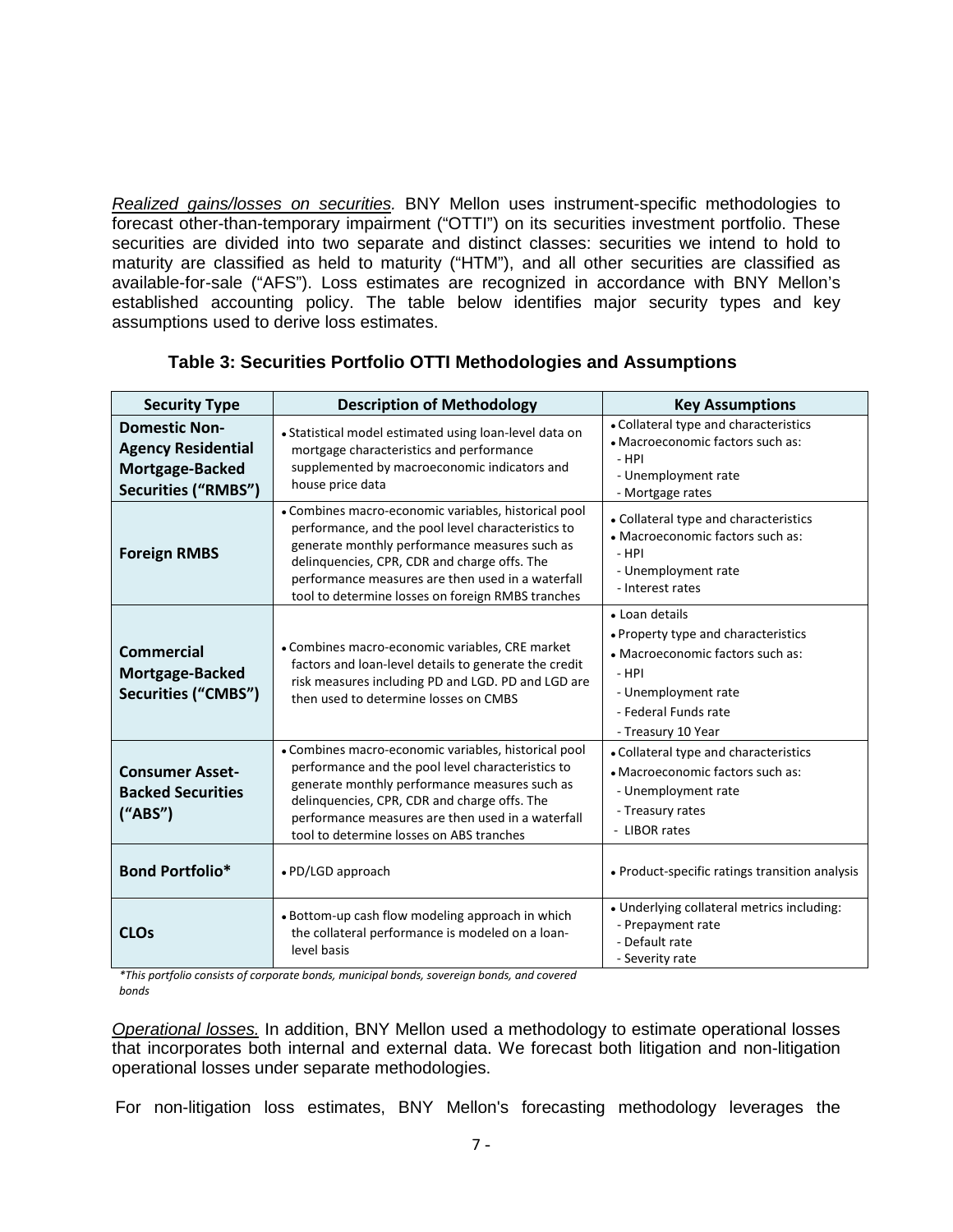Advanced Measurement Approach ("AMA") capital model which uses internal and external data. Operational loss is stressed to the same level to which the macroeconomic environment is stressed. The loss projection for a stress scenario is a stressed percentile of the loss distribution from the AMA capital model, with the stressed percentile reflecting the stress level of the macroeconomic environment as determined by a principal component analysis of the macroeconomic factors.

For litigation loss estimates, BNY Mellon's forecasting methodology relies on a combination of high frequency, low severity cases and low frequency, high severity cases that draw from historical experience as well as potential losses associated with new litigation that may arise over the normal course of business (within the projection horizon).

Pre-provision net revenue. Consistent with the balance sheet and exposure assumptions used for loss estimation, BNY Mellon developed a model to project all key elements of pre-provision net revenue including net interest income, non-interest income, and non-interest expense.

| <b>PPNR Component</b>                 | <b>Description of Methodology</b>                                                                                                                                                                                                                                                                                                                                                                | <b>Key Assumptions</b>                                                                                                          |
|---------------------------------------|--------------------------------------------------------------------------------------------------------------------------------------------------------------------------------------------------------------------------------------------------------------------------------------------------------------------------------------------------------------------------------------------------|---------------------------------------------------------------------------------------------------------------------------------|
| <b>Net Interest</b><br><b>Income</b>  | • Current and forecasted balance sheet positions and cash flows<br>are modeled by product type and reflect growth, runoff,<br>prepayment and loss projection assumptions                                                                                                                                                                                                                         | • Future balance sheet growth<br>• Runoff and pricing assumptions<br>• Interest rates<br>• Prepayment assumptions               |
| <b>Non-Interest</b><br>Revenue        | • Total non-interest revenue projection is composed of a series of<br>granular projection models for individual revenue lines<br>developed using historical data<br>• A majority are regression models tied to the external economic<br>factors and used to describe the forward scenarios. In cases<br>where regression models were insufficiently robust, historical<br>averages were employed | • Asset and trading volumes<br>• Growth rates<br>• Macroeconomic factors, such as:<br>- GDP<br>- Equity indices<br>- Volatility |
| <b>Non-Interest</b><br><b>Expense</b> | • Variable expenses were modeled based on historical expense to<br>non-interest revenue relationships<br>• Expenses deemed to be fixed in nature are projected generally<br>in line with inflation<br>• Distinct Board-approved initiatives identified by management<br>are additionally layered into the projections over the projection<br>horizon                                             | • Non-interest revenue projections<br>• Growth rates                                                                            |

**Table 4: Pre-Provision Net Revenue Methodologies and Assumptions** 

Capital position. BNY Mellon's forecasting process employed a set of methodologies to layer in the effect of losses, pre-provision net revenue, and provision for loan and lease losses on pro forma capital levels and ratios.

Future balance sheet growth, runoff, and pricing assumptions were derived from business line forecasts, historical trends, market dynamics, and balance sheet strategy input from senior management and are reflective of the economic and interest rate environments being analyzed under the Severely Adverse Scenario. BNY Mellon forecasts risk-weighted assets ("RWA") based on the changes in its individual asset components in each quarter of the projection horizon. Credit RWA was projected in a manner consistent with the phased-in transitional provisions of the final U.S. capital rule, which looks to the U.S. capital rules' standardized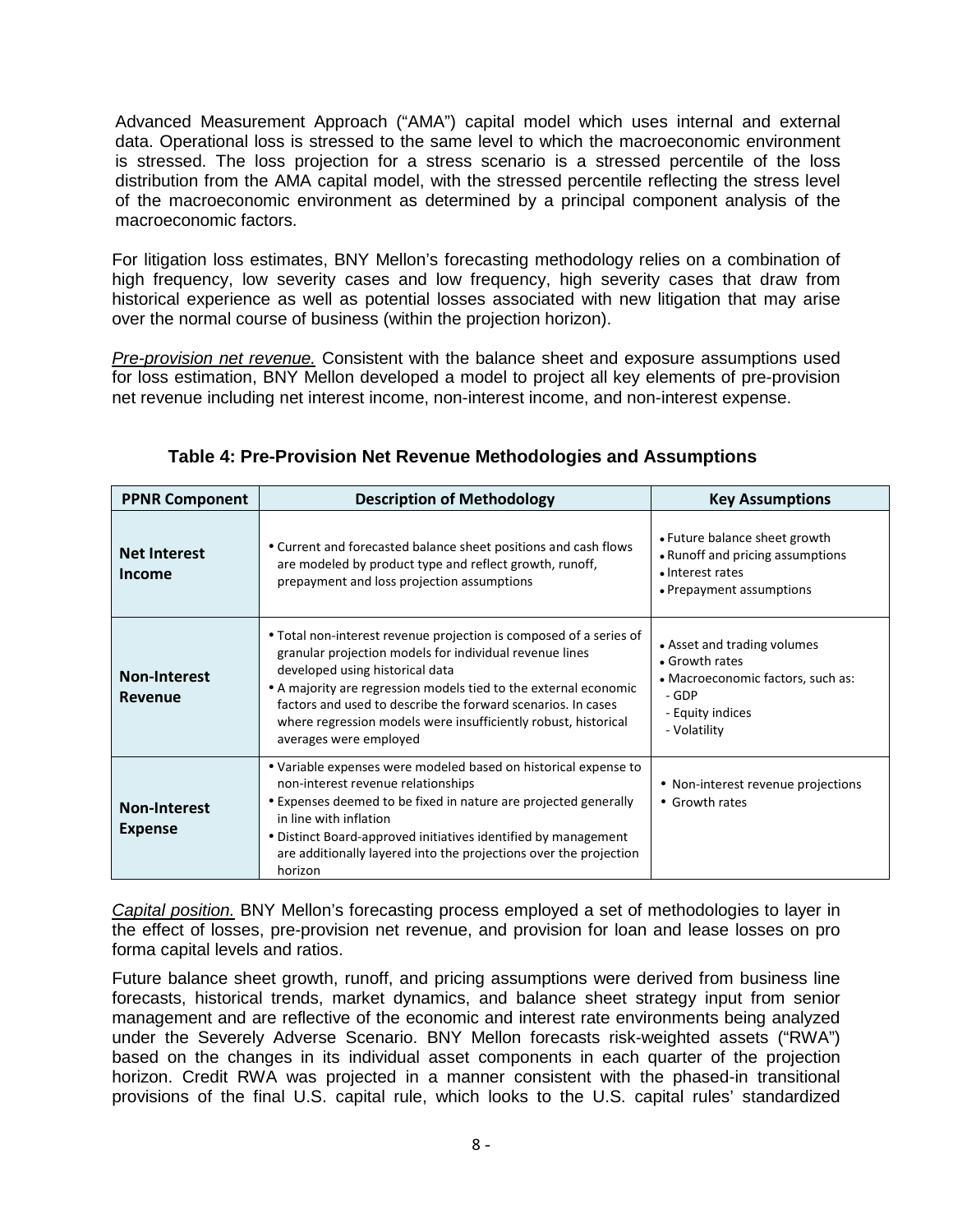approach methodology ("standardized approach") for calculating credit RWA for the Common Equity Tier 1, Tier 1 capital and Total capital ratios. Additionally, the market risk capital rules were used over the entire projection period for calculating market risk RWA and the Basel Ibased capital rules were used when projecting credit RWA with respect to BNY Mellon's Tier 1 common ratio. The Firm recognizes that during recent quarters the U.S. capital rules' advanced approaches risk-weighting framework ("advanced approaches") has been the Firm's constraining measure. In addition, the Firm recognizes that the final U.S. capital rules' transitional phase-in timeline for many significant items, including adjusted other comprehensive income, intangible assets, and required regulatory capital levels and buffers, works to enhance its excess capital position in the near term. BNY Mellon's Severely Adverse Scenario poststress capital position reflects regulatory capital inclusive of PPNR and stress losses. Additionally, as discussed above, BNY Mellon's Severely Adverse Scenario post-stress capital utilizes, in the second through ninth quarters of the planning horizon, the Dodd-Frank Capital Actions, which proscribe a series of assumptions regarding capital actions, including with respect to common stock dividends, contracted payments, and a general assumption of no redemptions, repurchases, or issuances of capital instruments. These assumptions do not reflect BNY Mellon's currently planned capital actions, and might not reflect its behavior in an actual severely stressed environment.

## Description of the Severely Adverse Scenario

For the Severely Adverse Scenario for this mid-cycle stress test, BNY Mellon designed and selected a Severely Adverse Scenario premised on counterparty credit risk that is designed to capture the unique risks inherent in our core activities. As discussed below, key elements of BNY Mellon's Severely Adverse Scenario include the default of a large credit counterparty and a severe macroeconomic downturn.

BNY Mellon considers the potential intra-day default of a large credit counterparty with a substantial level of unsecured intra-day and term limits to be a key risk. If a top BNY Mellon counterparty fails, BNY Mellon could be exposed to large idiosyncratic default losses on its exposures to the failed counterparty. To effectively capture direct credit counterparty default risk in a stress scenario and assess the potential impact, it is critical to select a counterparty to which BNY Mellon has exposure large enough to generate substantial losses and drive a meaningful stress to our capital. Based on a review of, among other matters, BNY Mellon's particular vulnerabilities and current exposures, considering the type of exposure and potential severity of the loss, BNY Mellon selected a direct credit counterparty whose intra-day default would generate substantial losses and would meaningfully stress regulatory capital. In addition to involving the default of our single largest unsecured non-sovereign financial counterparty, the Severely Adverse Scenario includes, among other elements, a severe economic downturn lasting for several quarters that leads to further financial pressures for BNY Mellon and is designed to be more prolonged and severe than the Adverse Scenario for this mid-cycle stress test.

The macroeconomic variables used in the Severely Adverse Scenario are consistent with a global economy that enters a significant economic downturn that persists for several quarters; recovery does not begin until late 2016. U.S. GDP growth does not return until the sixth quarter of the projection period, while U.S. equity markets decline for six straight quarters (a decline of nearly 60% in aggregate from their starting point). U.S. unemployment peaks above 11% while home prices decline throughout the entire projection horizon. U.S. Treasuries see a flight to quality (10 year rates falling initially and remaining low for multiple quarters), while credit spreads widen dramatically, and volatility lingers throughout much of the projection period.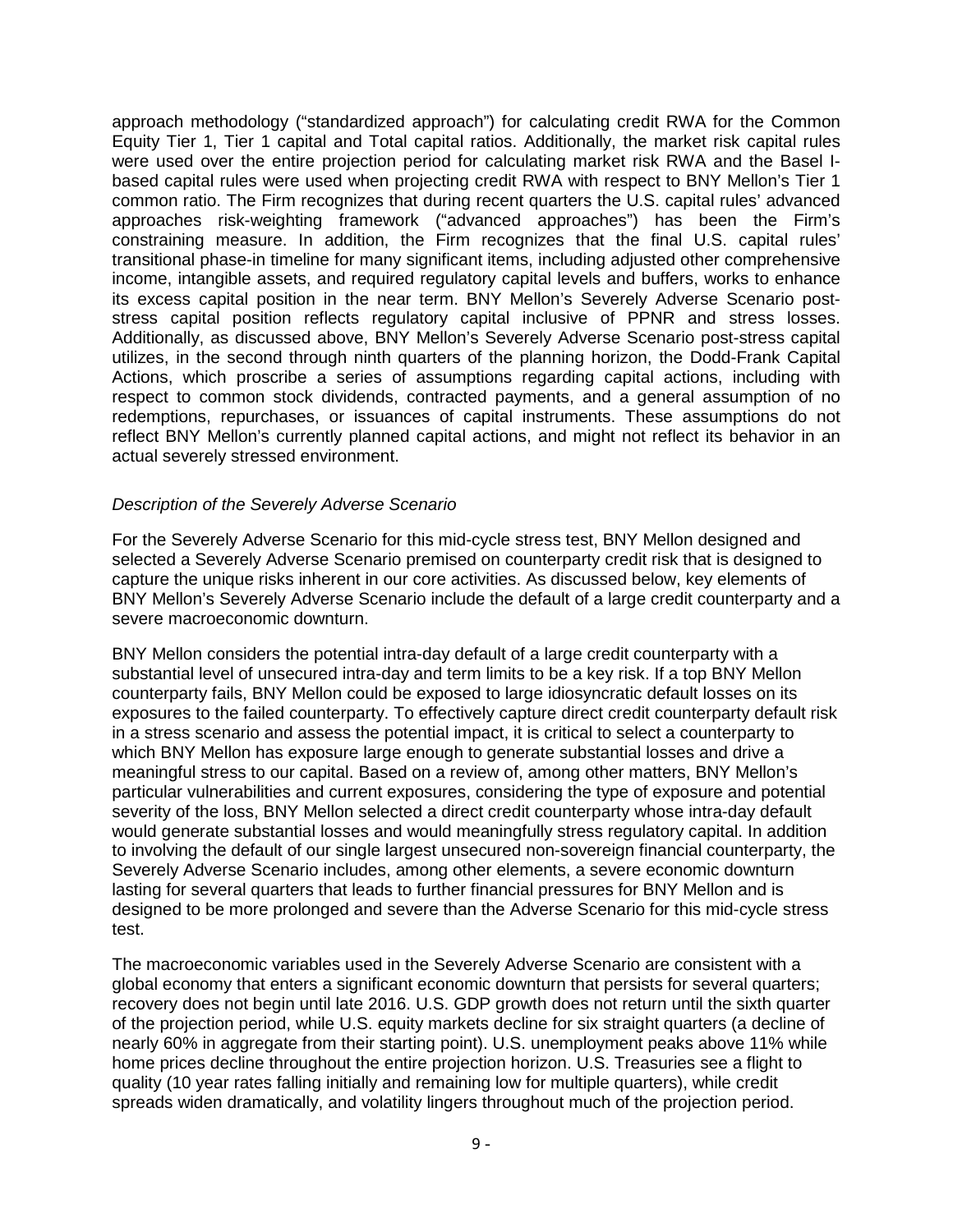These macroeconomic variables and parameters were projected in consideration of both historical events and forward-looking circumstances. Where possible, BNY Mellon relied on historically observed reactions of key variables to the default of a primary market participant. In cases where market circumstances varied from historical precedent, expert judgment was used to develop a comprehensive set of assumptions over the projection horizon consistent with the magnitude and nature of such a stress event.

BNY Mellon incorporated the full set of material exposures, activities, and risks, both on and off the balance sheet, in the Severely Adverse Scenario. Certain key risks captured include, among others, the following:

- Credit risk was captured through the intra-day default of one of the Firm's largest unsecured credit counterparties, through the general deterioration of its credit portfolio, and through credit-driven devaluations in the securities portfolio due to the scenario's significant economic downturn.
- Market risk was captured through the scenario's significant economic downturn (including sharp equity market declines and volatility in foreign exchange and interest rate markets) and its impact on BNY Mellon's OTC derivatives portfolio, securities portfolio, trading book, and equity investments, as well as the liquidation of the collateral posted by the defaulting large credit counterparty.
- Operational risk was captured in the scenario through the scenario's consideration of the potential for increased operational losses across all BNY Mellon lines of business that may result from such volatility.
- Liquidity risk was considered in the context of a major financial institution default and the impact such an event might have on credit and the general flow of funds. BNY Mellon considered the potential impact on cash flows, liquidity position, profitability, and other aspects of its financial condition to assess the potential for liquidity to become impaired over the projection horizon as a result of the stress event.

# Explanation of the most significant causes for changes in regulatory capital

As demonstrated by BNY Mellon's DFAST results, the Firm maintains excess regulatory capital in every quarter of the planning horizon under the Severely Adverse Scenario. This success is driven by a number of factors, including the Firm's strong capital generation and its risk profile. However, BNY Mellon recognizes that the U.S. capital rules' transitional phase-in timeline for many significant items, including AOCI, intangible assets, and required regulatory capital levels and buffers, works to enhance its excess capital position in the near term. BNY Mellon further recognizes that its capital position was enhanced because the DFAST 2015 exercise does not yet require RWA to be calculated under the advanced approaches during recent quarters, and the advanced approaches has been the Firm's constraining measure in recent quarters.

The most significant cause for declines to BNY Mellon's regulatory capital ratios over the planning horizon under the Severely Adverse Scenario is losses related to the default of a major credit counterparty, which occurs in the first projection quarter. Additionally, impairments within the securities portfolio and trading book losses occurring in the first projection quarter also contribute to the decline in BNY Mellon's regulatory capital ratios.

[Remainder of page left blank intentionally.]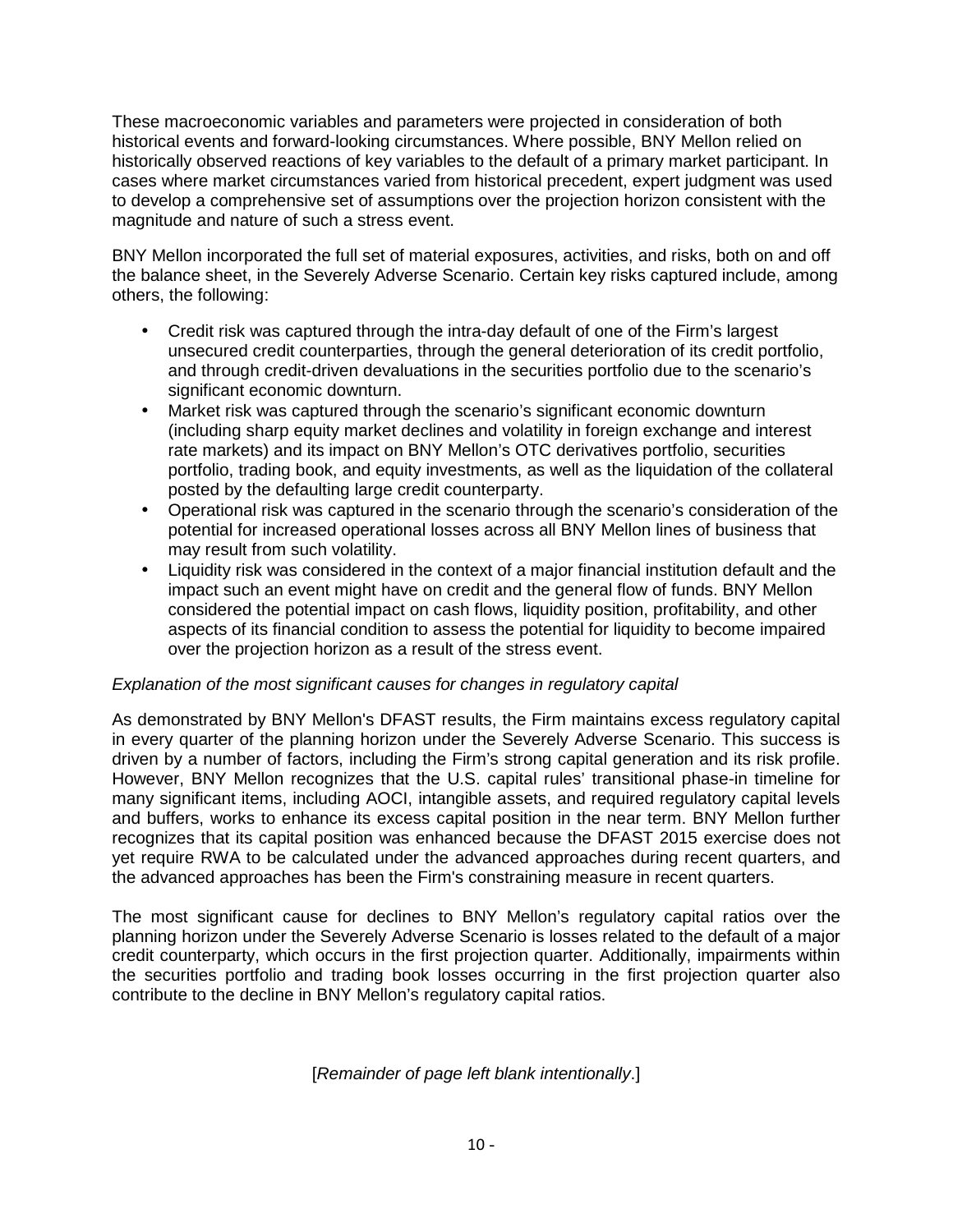# **BNY Mellon – Tables of Statistical Results.**

#### **MID-CYCLE RESULTS**

#### **Dodd-Frank Act Stress Testing Results**

Projected Stressed Capital Ratios

BNY Mellon Estimates in the Severely Adverse Scenario

The capital ratios are calculated using the Dodd-Frank Capital Actions. These projections represent hypothetical estimates that involve an economic outcome that is more adverse than expected. These estimates are not forecasts. The minimum capital ratio presented is for the period from the second quarter of 2015 through the second quarter of 2017.

### **Table 5: Projected Stressed Capital Ratios through Q2 2017 under the Severely Adverse Scenario**

| Table 5: Projected Stressed Capital Ratios through QZ 2017 under the Severely<br><b>Adverse Scenario</b> |                          |                                |                |
|----------------------------------------------------------------------------------------------------------|--------------------------|--------------------------------|----------------|
|                                                                                                          | <b>Actual</b><br>Q1 2015 | <b>Stressed Capital Ratios</b> |                |
|                                                                                                          |                          | <b>Ending</b>                  | <b>Minimum</b> |
| Tier 1 common ratio (%)                                                                                  | 13.4                     | 14.5                           | 11.4           |
| Common Equity Tier 1 capital ratio (%)                                                                   | $10.8^1$                 | 9.3                            | 8.0            |
| Tier 1 capital ratio (%)                                                                                 | $11.7^{1}$               | 11.0                           | 9.5            |
| Total capital ratio (%)                                                                                  | $12.2^1$                 | 11.6                           | 10.0           |
| Tier 1 leverage ratio (%)                                                                                | 5.6                      | 6.3                            | 5.8            |

1 Actual first quarter 2015 Common Equity Tier 1, Tier 1 and Total capital ratios are calculated using the standardized approach. At March 31, 2015 BNY Mellon's reported constraining Common Equity Tier 1, Tier 1 capital, and Total capital ratios were 10.0%, 10.9%, and 11.2%, respectively, based on asset risk-weightings using the U.S. capital rules' advanced approaches risk weighting framework.

## **Table 6: Projected Loan Losses by Type of Loan for Q2 2015 through Q2 2017 under the Severely Adverse Scenario**

|                                   | <b>Millions of</b><br><b>Dollars</b> | <b>Portfolio Loss Rates</b><br>$({\%})^1$ |
|-----------------------------------|--------------------------------------|-------------------------------------------|
| <b>Loan losses</b>                | \$4,914                              | 10.2%                                     |
| First-lien mortgages, domestic    | 62:<br>\$                            | 0.9%                                      |
| Junior liens and HELOCs, domestic | \$<br>0                              | 0.0%                                      |
| Commercial and industrial         | \$<br>121                            | 3.6%                                      |
| Commercial real estate, domestic  | 73<br>\$                             | 4.0%                                      |
| Credit cards                      | \$<br>0                              | 0.0%                                      |
| Other consumer                    | \$<br>10                             | 0.4%                                      |
| Other Ioans                       | \$4,648                              | 14.0%                                     |

' ' 1. Average loan balances used to calculate portfolio loss rates exclude loans held for sale and loans held for investment under the fair value option, and are calculated over nine quarters.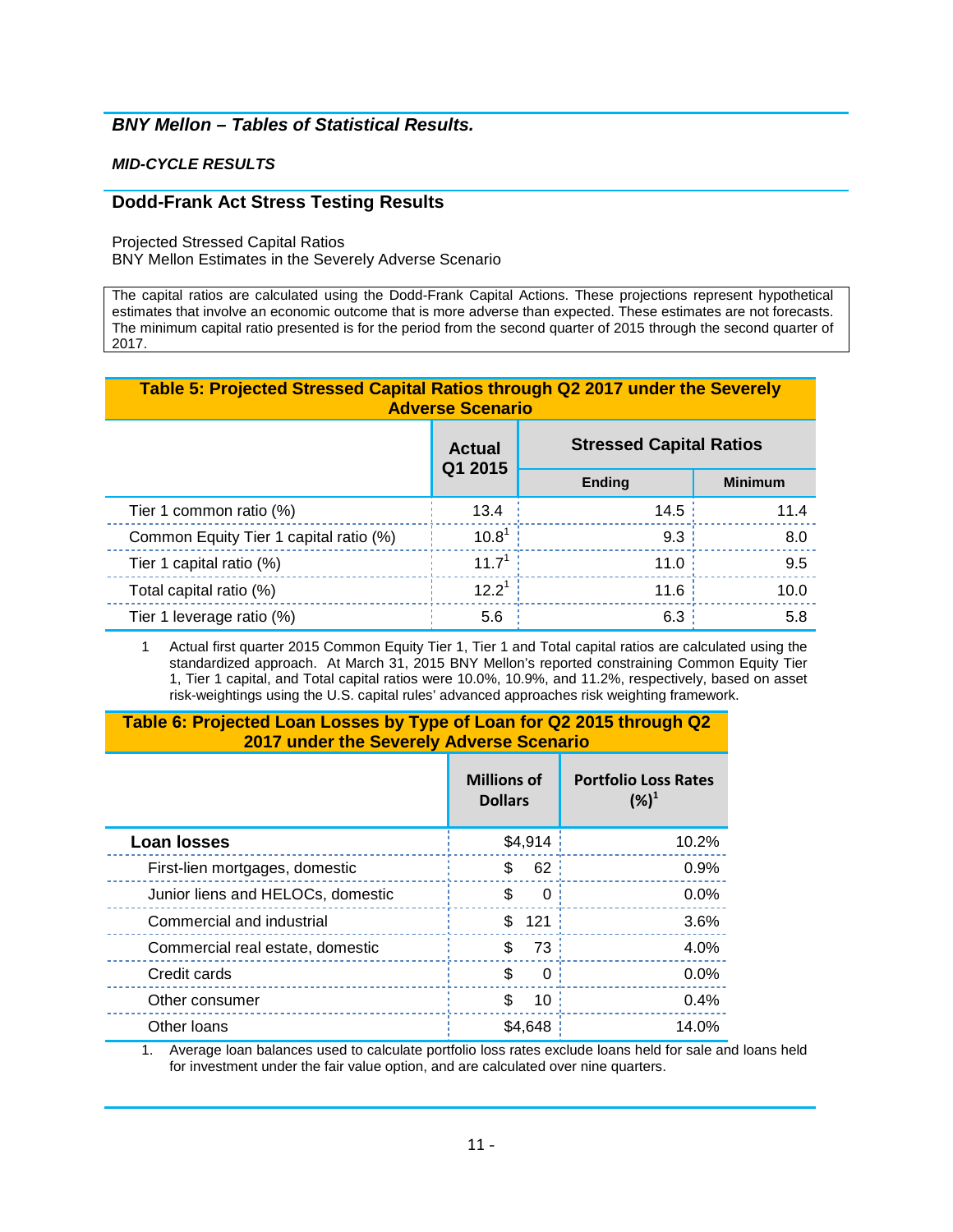## **Table 7: Projected Losses, Revenue, and Net Income Before Taxes for Q2 2015 through Q2 2017 under the Severely Adverse Scenario**

|                                                 | <b>Millions of</b><br><b>Dollars</b> | <b>Percent of Average</b><br>Assets <sup>1</sup> |
|-------------------------------------------------|--------------------------------------|--------------------------------------------------|
| Pre-provision net revenue <sup>2</sup>          | \$4,318                              | 1.6%                                             |
| Other revenue <sup>3</sup>                      | $\mathbf{0}$<br>\$                   | 0.0%                                             |
| less                                            |                                      |                                                  |
| Provisions                                      | \$5,061                              | 1.8%                                             |
| Realized losses/(gains) on securities (AFS/HTM) | \$300                                | 0.1%                                             |
| Trading and counterparty losses <sup>4</sup>    | \$374                                | 0.1%                                             |
| Other losses/(gains) <sup>5</sup>               | \$246                                | 0.1%                                             |
| equals                                          |                                      |                                                  |
| Net income before taxes                         | \$(1,663)                            | $(0.6)$ %                                        |

1. Average assets are averaged over the nine-quarter planning horizon.

2. Pre-provision net revenue includes losses from operational-risk events, mortgage repurchase expenses, and other real estate owned costs.

 3. Other revenue includes one-time income and (expense) items not included in pre-provision net revenue.

4. Trading and counterparty losses include mark-to-market and credit valuation adjustments losses and losses arising from the counterparty default scenario component applied to derivatives, securities lending, and repurchase agreement activities.

5. - Other losses/gains includes projected change in fair value of loans held for sale and loans held for investment measured under the fair value option, and goodwill impairment losses.

[Remainder of page left blank intentionally.]